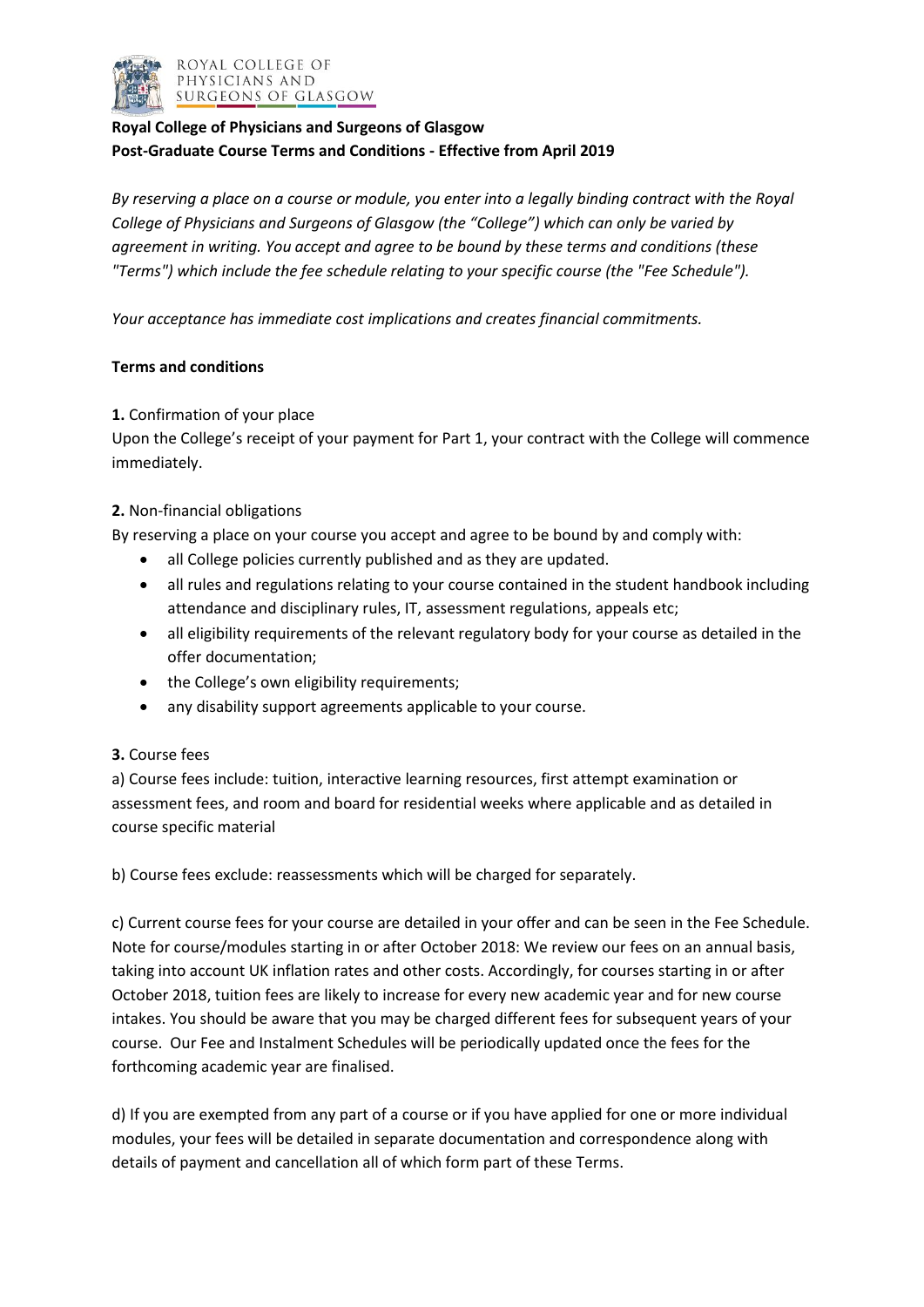

e) Course fees must be paid in full before the course begins by the deadline stated.

f) Late payment may lead to cancellation of your course place by the College.

g) If you have financial sponsorship, you should pay and then claim the amount from your sponsor.

h) Please note that even if someone other than you makes any payment, or agrees to make any payment, on your behalf you remain liable for full payment until the College has received cleared funds. Any rights the College may have against the payer are not affected.

i) In the event that you need to take a reassessment you must pay the prescribed fee on registration for the reassessment.

j) If you do not pay the course fees or reassessment fees in accordance with these Terms, the College reserves the right to withdraw any offer, cancel your accepted place on the course, exclude you from any relevant assessment, exam or reassessment, leave your assessment or reassessment unmarked, withhold assessment or reassessment results and course materials.

## **4.** Cancellation

a) Depending on who initiates cancellation, and at what stage the course is cancelled, the following schedule of refund rates should be applied:

## **Part 1 & Part 2**

- Delegate cancellation more than 4 weeks before start of that part of learning; a full refund will be given
- Delegate cancellation less than 4 weeks before start of that part of learning and no refund will be given, but the ability to defer will be offered on a first come, first served basis. Fee will be held by College until you move on to deferred course, and if costs have risen by then you will be due to pay the additional costs in the following year.
- Delegate cancellation of a place on any residential element less than 6 weeks before that element will incur an additional £250 residential cancellation fee.
- College cancellation with full payment made, but before course starts will incur a full refund
- College cancellation after first residential week has taken place in Glasgow and before module two begins will incur a 50% refund.

If the College is unable to run the course, it will refund in full all the fees of the cancelled course. The College cannot be held liable for any remedy, damages or compensation beyond this.

#### b) How to cancel

To exercise your right to cancel you must inform us of your decision by a clear statement. Cancellation must be made by email in writing. You cannot cancel by telephone or otherwise. We recommend you keep a copy of your email and any acknowledgement. Cancellation must be made via email to [expedition@rcpsg.ac.uk](mailto:expedition@rcpsg.ac.uk)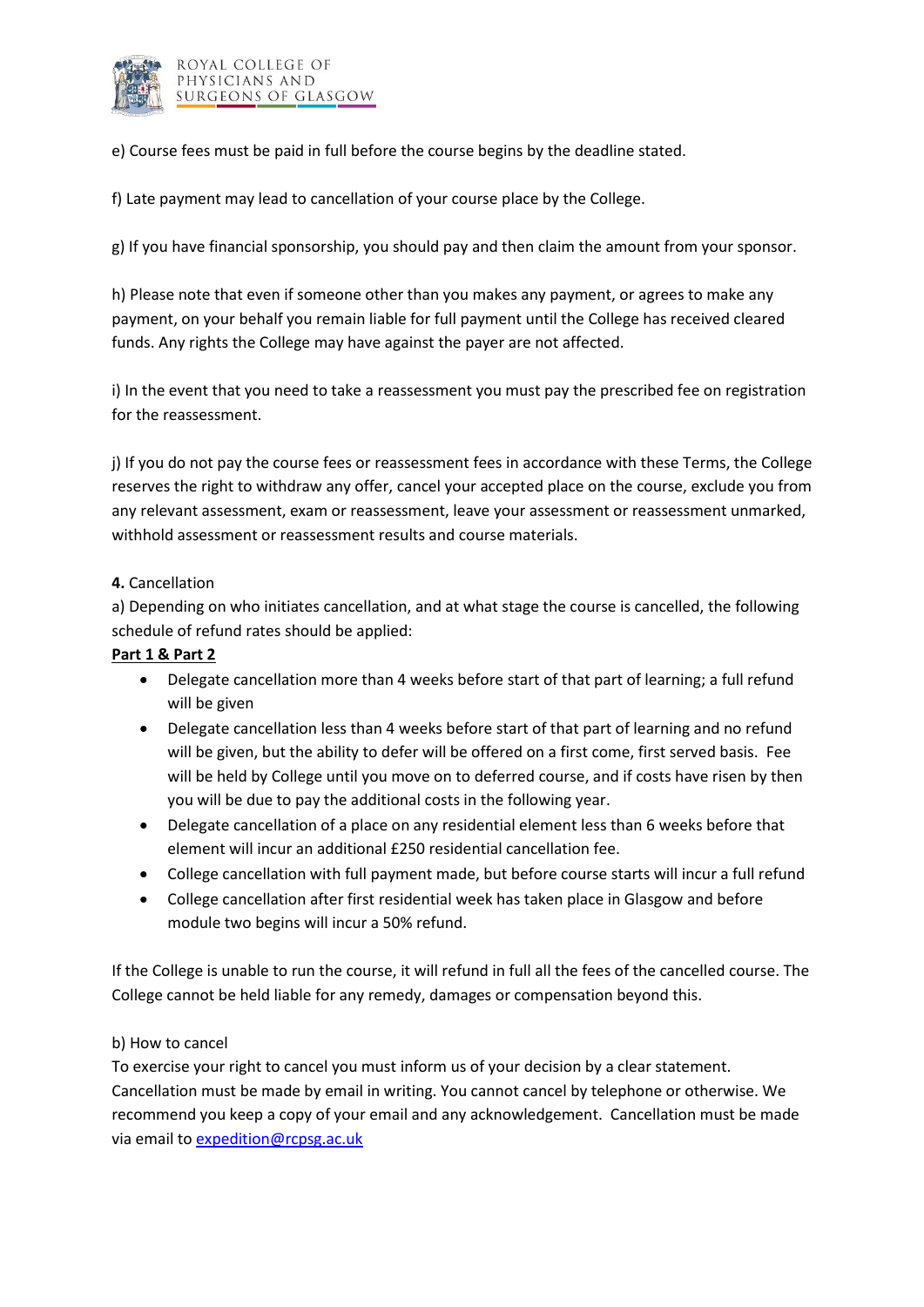

#### c) Cancellation by the College

The College reserves the right to refuse or withdraw an offer or cancel an accepted place on the course for any of the following reasons:

(i) If you have not paid the course fees in accordance with these Terms.

(ii) If you have any outstanding debt owed to the College in respect of any other College course.

(iii) If you have not met the eligibility criteria for the course.

(iv) If you fail to supply prior to registration any requested documentation which is required to confirm your eligibility to study in the UK.

(v) If you fail to supply any documentation upon registration which is required by the Home Office. (vi) If you fail to take up your place at the start of the course.

(vii) If you fail to attend in accordance with College requirements.

(viii) If you are found to have committed gross misconduct or found guilty of a serious criminal (xi) If there are not enough students confirmed on a particular course or if the number of students confirmed on a particular course exceeds the number of places available on that course.

(xii) If the running or continuation of a course becomes unviable or practically impossible for the College.

# 5. Residential Weeks

If you confirm attending any of the residential weeks and then cannot attend at short notice, you will be required to pay for that individual residential week in the future if you wish to complete the module. In this scenario, short notice is regarded as being within four weeks. *See section 4 on cancellation terms.*

## 6. Deferral

A request to defer is an application to cancel a reserved course place and reserve a new place on a later course on these same Terms, returning at the start of the course. ("Deferral")

a) Deferral may not be available on all courses and there is no automatic right to defer.

b) Any Deferral request must be made via email to: [expedition@rcpsg.ac.uk](mailto:expedition@rcpsg.ac.uk)

c) Deferral will generally be permitted by the College (entirely at its discretion) once only.

d) Upon Deferral your fee will be retained and carried over.

e) Course fees on the later course may increase.

f) The College will confirm via email whether or not your request to defer has been approved and your fee liability.

## 7. General

a) The College may transfer its rights and obligations under these Terms to any successor in title to its business or to any entity to which a substantial part of its business is transferred, and you authorise the College as your agent to enter into an agreement with such successor or entity in substantially the same form as this agreement to procure that such successor or entity succeeds to all rights and obligations of the College under these Terms. Alternatively, and at the College's sole discretion, you agree that you will execute any deed of novation that the College reasonably requests to give effect to such transfer.

b) Failure or delay by the College to exercise any of its rights or remedies (full or partial) under these Terms shall not constitute any form of waiver.